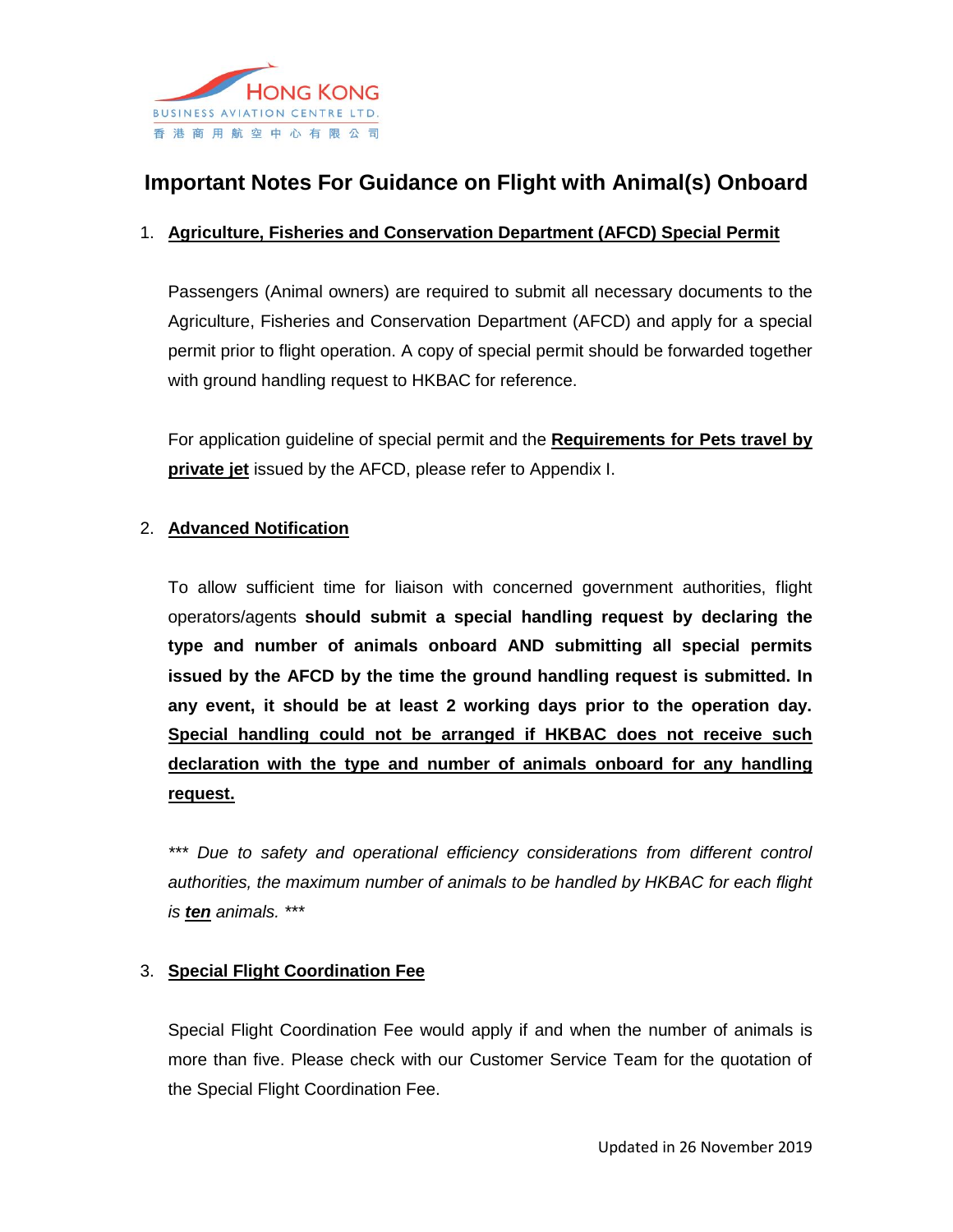

## 4. **Animal Handling**

#### 4.1 Container / cage standards

Passengers (animal owners) are required to accompany their animals at all times at HKBAC, including during inspection and quarantine procedures carried out by the AFCD.

All animals on HKBAC premises are required to be kept in an individual escape proof container / carrier at all times. **For safety reasons, animals are strictly prohibited from walking on or off leash in the car park area, Executive Terminal Building (ETB) and on the ramp.** 

Passengers travelling with animal(s) must comply with the **Notes for Guidance** stated on Application Form for Special Permit issued by the AFCD: *"Animals/birds must be crated in suitable containers for humane transportation and in accordance with IATA standard if transported by air."*

According to IATA Live Animals Regulations, please note the general container requirements for animals below:

- For general transport purposes, animals will be carried only in closed containers.
- The container must be well-constructed and it must be rigid enough to prevent the animal from escaping through gaps at the seams or joints.
- The door must be constructed in such a way that accidental opening cannot occur, either from the inside or the outside.

**HKBAC reserves all rights to reject any animal(s) from accessing the ramp if the handling of the animal(s) does not comply with the IATA requirements.**

#### 4.2 Contingency containers / cages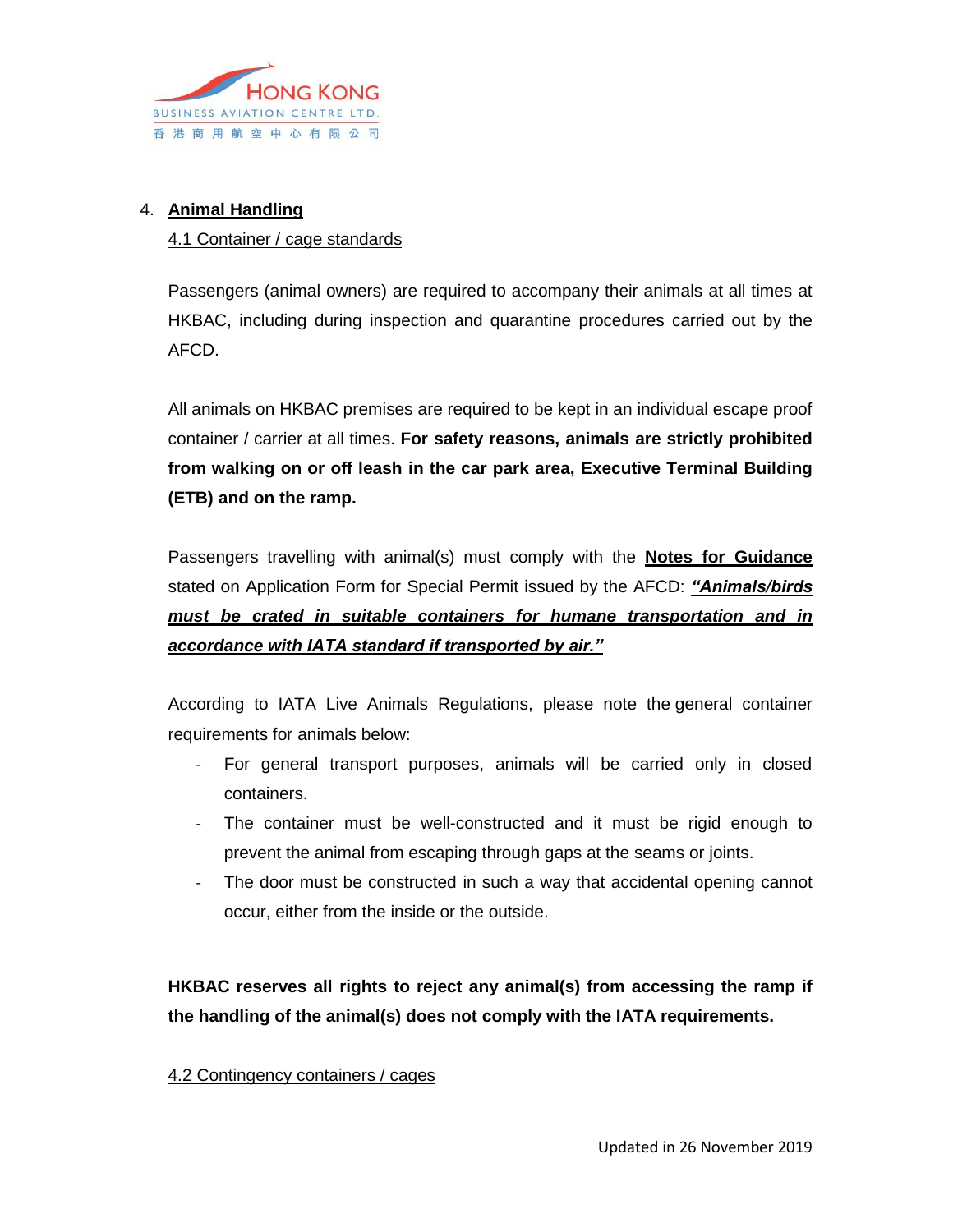

Two spare large animal cages (previously approved by the AFCD and Customs & Excise Department) or cages of IATA standard (sizes about: 120cm\*85cm\*90cm & 90cm\*60cm\*70cm) shall be made available by the travel agents on the arrival/departure day. The aforementioned cages must be delivered to HKBAC at least 1 hour but not more than 3 hours prior to STA/STD on the arrival/departure day.

If there is a malfunction of the original cage, the animal itself or the caged animal would be placed inside the spare cage for further transport.

#### 4.3 Manual handling

Due to safety reasons of the animals and staff, only checked luggage will be handled by HKBAC staff; **animals will NOT be handled by HKBAC staff.**

Travel agents should ensure that necessary manpower or aid is onboard on departure or arrival. Only passengers of the flight will be allowed access to the ramp to assist.

#### 4.4 Trolley usage

As HKBAC's equipment is for the conveyance of luggage only, **transportation of caged animals by HKBAC luggage trolleys is prohibited.**

If required, travel agents must supply their own trolleys at least 1 hour but not more than 3 hours prior to STA/STD on the arrival/departure day to assist with the embarking/disembarking process. **Trolleys must be equipped with brakes, be of sufficient size to carry containers, and by marked with the travel agents' logos** in order to be used on the ramp.

#### 5. **Prevention of Animal Escaping from Cabin**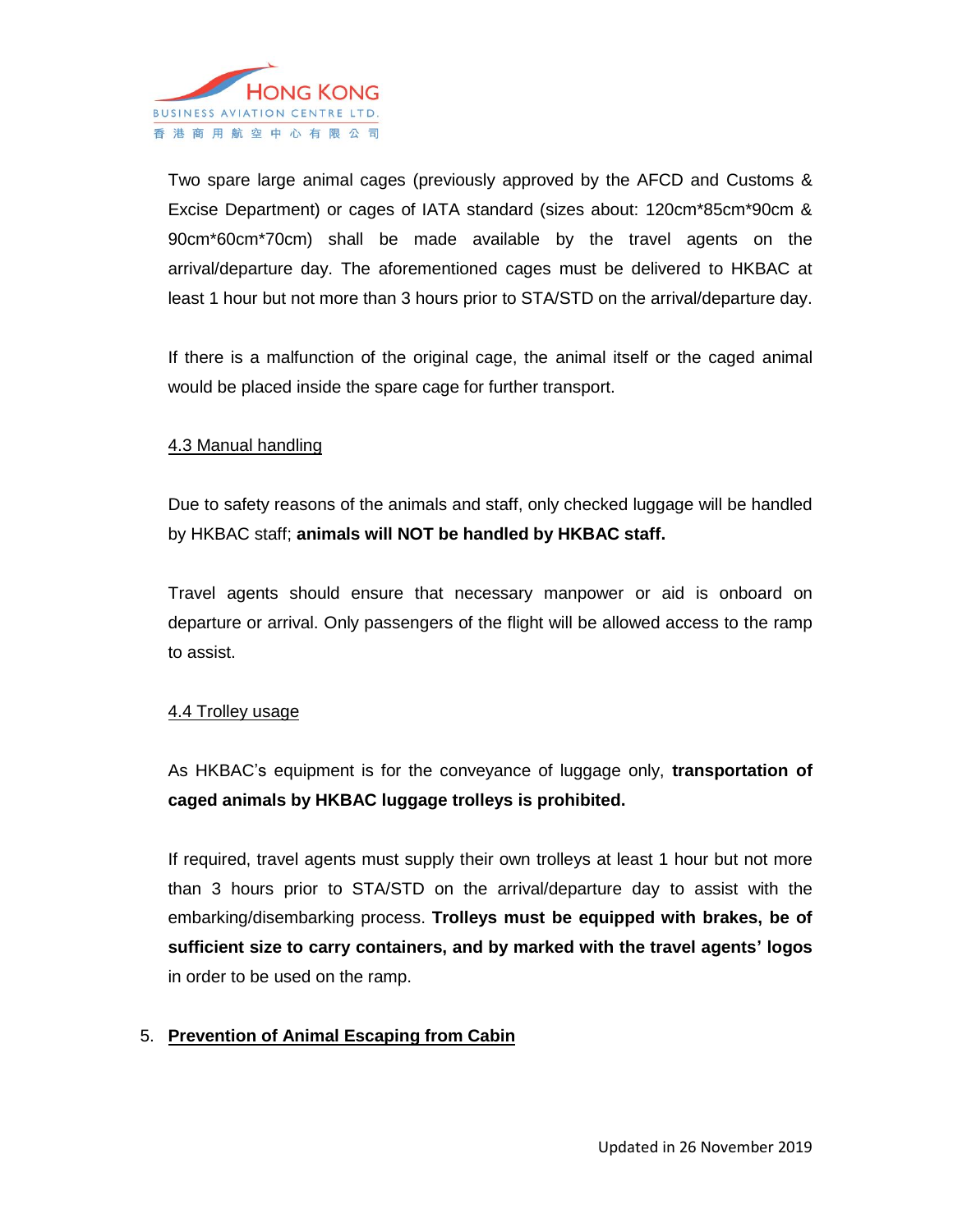

Departure: Crew members are required to close the cabin door immediately after all passengers and animals have embarked to avoid any animal from escaping from the cabin.

Arrival: Crew members are required to close the cabin door at all times, including in between disembarkation of the animals one after another, to avoid the risk of any animal escaping from the cabin.

#### 6. **Photography & Videography**

To protect the privacy of all customers, photography or filming is strictly prohibited on HKBAC premises and ramp. Future handling requests would not be accepted if any photo or video breaching the above principle is found in the public domain, social media or as marketing material.

## 7. **Use of Executive Terminal Building (ETB)**

To minimize disturbance and ensure the safety of all users at the terminal, passengers travelling with animals should use HKBAC's private room during waiting time at the terminal for both departure and arrival. HKBAC's private room would be reserved and the room would be cleaned and disinfected properly after having been occupied by animals.

\*\* The costs of the private room and cleaning & disinfection would be charged on the aircraft bill. Please check with our Customer Service Department for the quotation of the associated costs. \*\*

Entry/exit of the ETB will be made via a dedicated channel between the car park and the private room (signage will be placed in the car park). Passengers should wait in their vehicles with their animals before and/or after they enter/exit the private room.

The animals must be kept in containers at all times and are not allowed to walk around/ on HKBAC premises (including inside the ETB), on or off leash.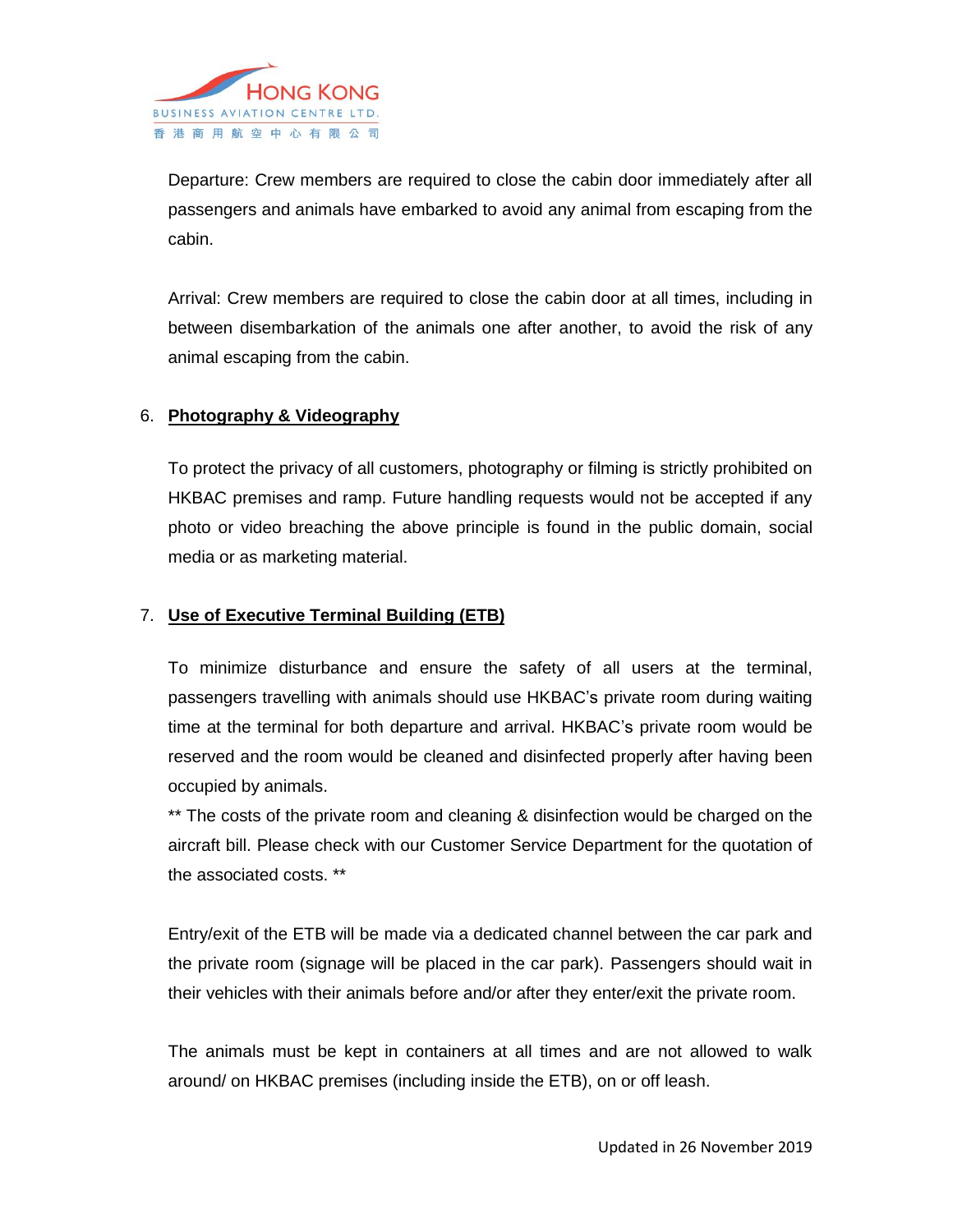

HKBAC reserves the rights to hold passengers' responsible for any facility damages caused by their animals during their stay.

#### 8. **Special logistic arrangement for flight with more than five animals**

ALL animals and passengers must be dropped off and picked up at HKBAC by a single coach / minibus for departure and arrival. Flight operators/agents should provide the vehicle type and registration number in advance. Separate vehicles for individual drop-off and pick-up will not be granted entry into the car park.

All animals should be kept inside their containers/carriers at all times. For safety reasons, animals are strictly prohibited from walking on or off leash in the car park area, lounge Executive Terminal Building (ETB) and on the ramp.

Departure:

- All animals must stay on the coach / minibus before the aircraft is ready for boarding.
- Passengers should keep relevant documentation on hand for the export / import of live animals by the request of Control Authorities.

Arrival:

Pre- arranged coach/ minibus for picking up passengers and animals should arrive HKBAC for standby at least 45 mins before STA on the arrival day.

#### 9. **Adverse Weather**

Under adverse weather/ contingencies such as typhoons, HKBAC recommends the operators/agents to consider rearranging the flight schedule or special prearrangement with pet clearance support from an alternative airport.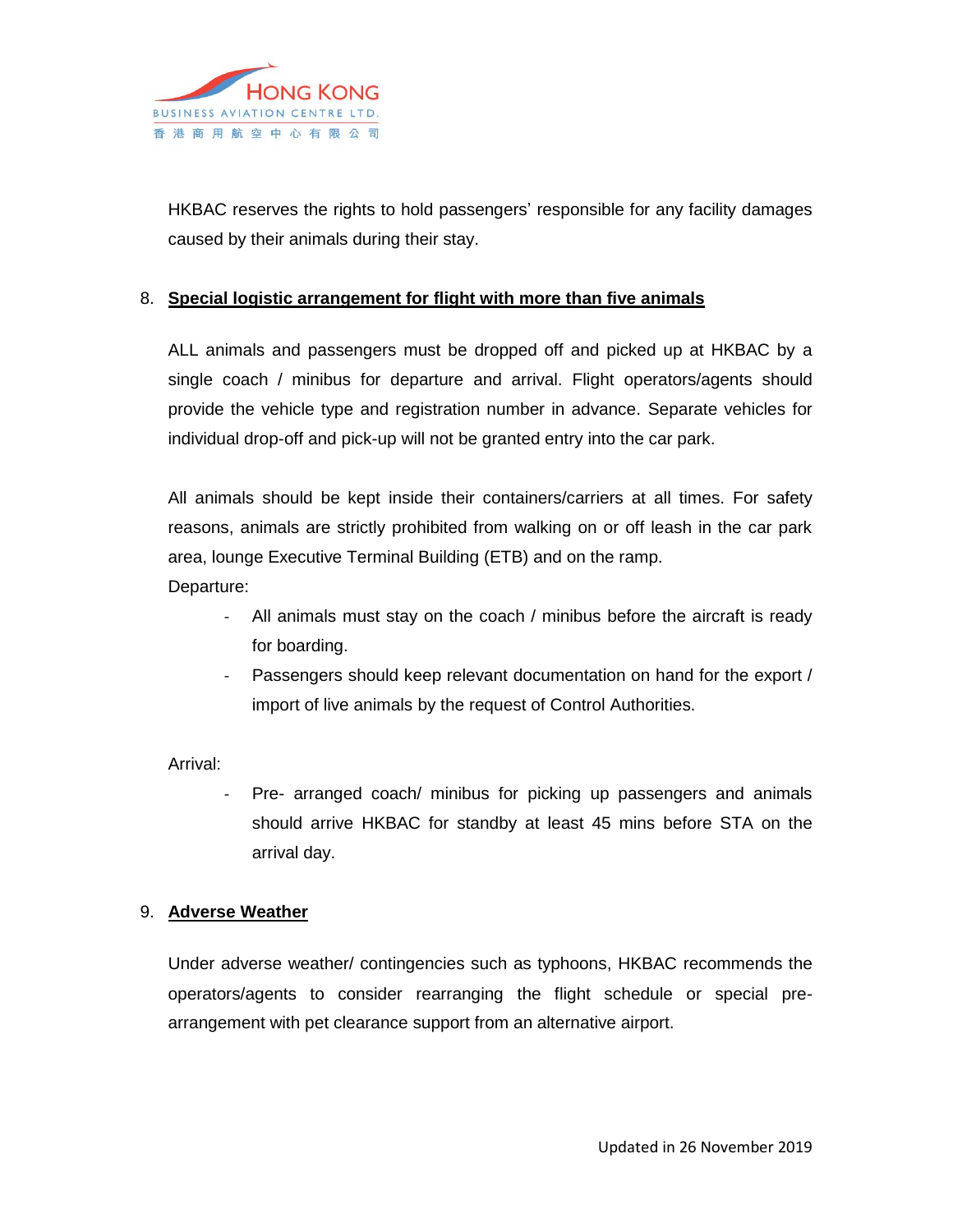

The availability of ground handling service provided by HKBAC is subject to safety considerations, weather condition and resource availability.

## 10. **Non Compliance**

HKBAC, at its sole discretion, may not provide handling service if operators/agents, passengers and related organizers do not comply with the rules and regulations as stated above, or if it considers that there is a potential impact to the safety and operations.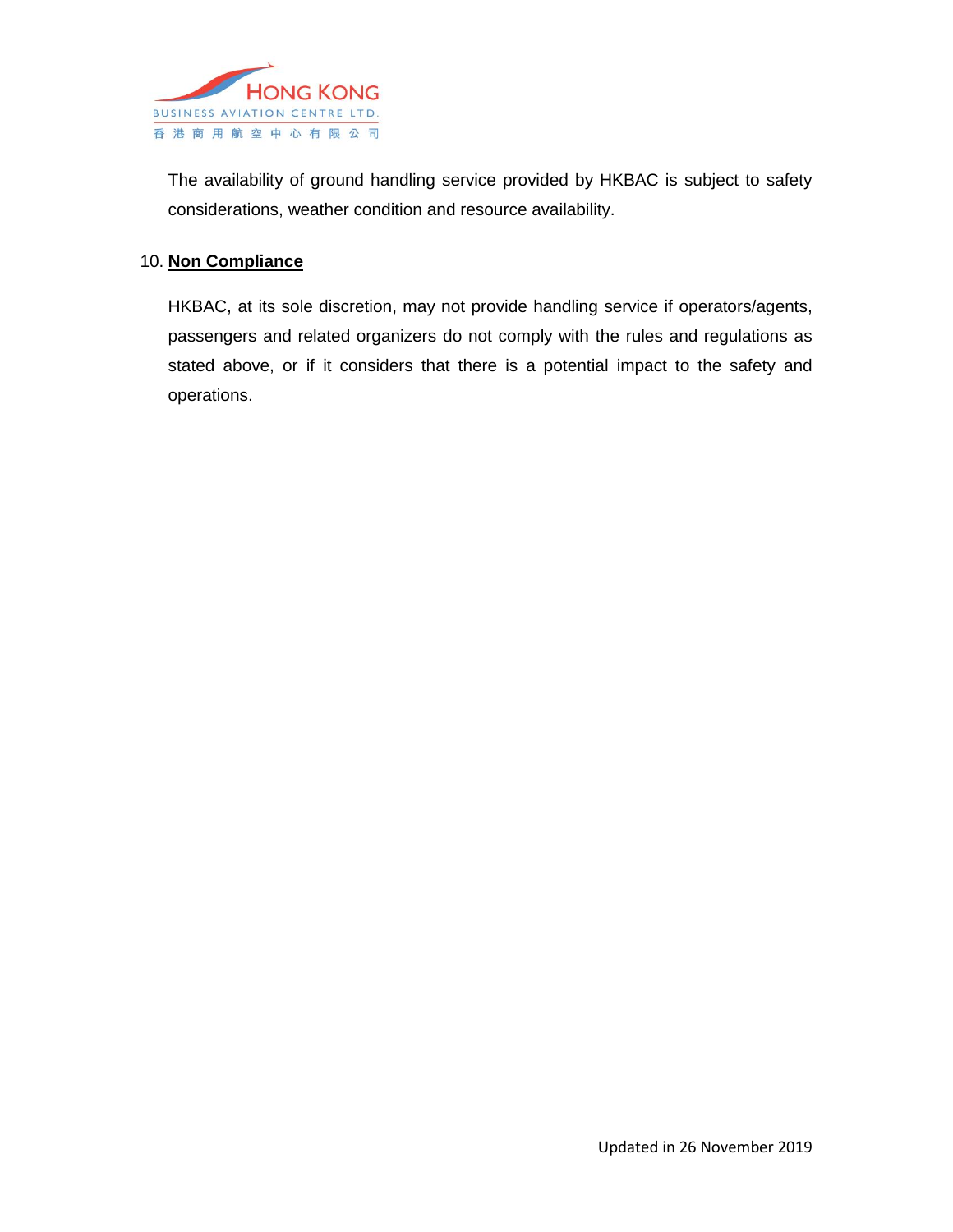

## **Appendix I**

## **Reminder from the Agriculture, Fisheries and Conservation Department to all operators / handling agents**

Animals imported / transshipped into Hong Kong by means of excess baggage / handcarried baggage / in-cabin without prior written approval issued by the AFCD is strictly prohibited. The animals should be conveyed to Hong Kong as Manifested Cargo under and in accordance with a **Special Permit** issued by the AFCD. Failure to comply may render the air carriers liable to prosecution.

In view that shipment by private jet is not considered as manifested cargo, **prior written approval issued by the AFCD is required** for animals that are transported by private jets. Application for in-cabin carriage should be made directly to Permit and Certification Section. This Section can be contacted by phone (852) 2150 7065 and by email: [ICSENQUIRY@afcd.gov.hk.](mailto:ICSENQUIRY@afcd.gov.hk)

Please refer to the following link for requirements pertaining to "Import of Animals into Hong Kong by means of Manifested Cargo":

[https://www.afcd.gov.hk/english/quarantine/qua\\_ie/files/G103\\_guideline\\_to\\_import\\_expo](https://www.afcd.gov.hk/english/quarantine/qua_ie/files/G103_guideline_to_import_export_animal_n_bird_Jul17E.pdf) [rt\\_animal\\_n\\_bird\\_Jul17E.pdf](https://www.afcd.gov.hk/english/quarantine/qua_ie/files/G103_guideline_to_import_export_animal_n_bird_Jul17E.pdf)